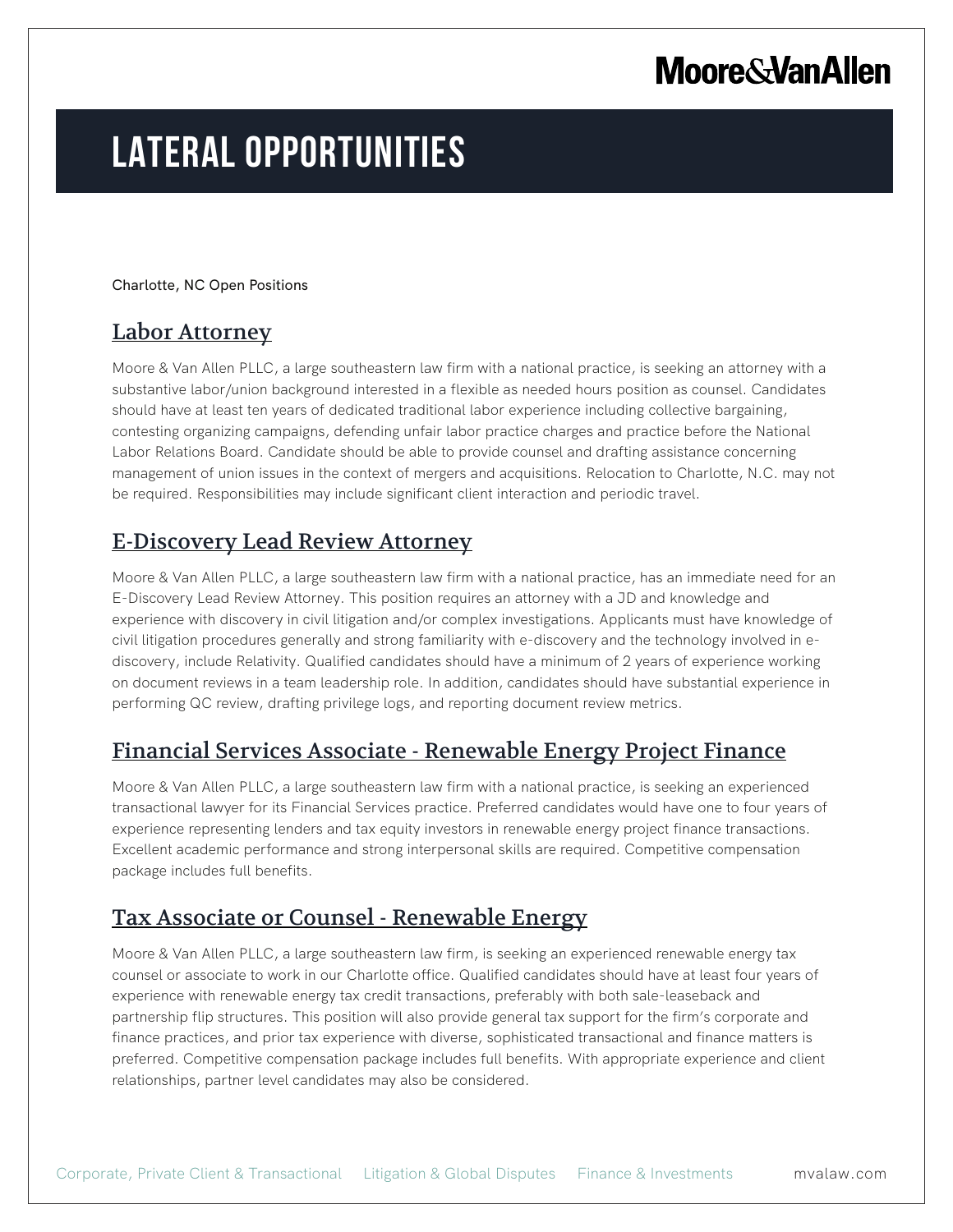#### LATERAL OPPORTUNITIES

### Intellectual Property Patent Prosecution Associate

Moore & Van Allen, PLLC has an immediate need in its Charlotte office for an Intellectual Property associate with one to three years of IP focused patent prosecution experience. Qualified individuals will have an undergraduate degree preferably in either Electrical Engineering, Mechanical Engineering, Computer Engineering, Mechanical Engineer or Computer Science. Excellent academic performance and strong interpersonal skills required. Patent Bar membership is preferred but proper academic degree to sit for patent bar is required.

#### Corporate/Securities Associate or Counsel

Moore & Van Allen, a large southeastern firm with a national practice, is seeking a corporate and/or securities associate for its Corporate and Capital Markets team with between 3 and 7 years of experience. This attorney will handle mergers & acquisitions, private equity transactions, corporate governance, capital markets transactions, securities regulation issues, and general business matters. Preferred experience will include some combination of drafting acquisition documents, joint venture agreements and general commercial contracts, handling corporate governance matters, and preparing SEC filings including offering materials and periodic reports,. Accounting and/or finance background and understanding of financial statements helpful. Excellent academic record and strong communication skills are required.

### Corporate/Mergers & Acquisitions Associate

Moore & Van Allen PLLC, a large southeastern law firm with a national practice, is seeking a Mergers & Acquisitions Associate with four to six years of high level general corporate experience and with the skills to take a lead role in complicated mergers and acquisitions transactions. Qualified candidates will have experience with drafting and negotiating commercial acquisition documentation including stock and asset purchase agreements, shareholder agreements and joint venture agreements. Qualified candidates will also have experience with managing transaction teams across multiple disciplines and practice groups and with taking transactions from due diligence, negotiation and documentation through closing. Candidates should also have excellent written and verbal communication skills and excellent academic credentials.

# Corporate Staff Attorney

Moore & Van Allen, a large southeastern law firm with a national practice, has an opportunity for a staff attorney with corporate/business experience to assist with document preparation for asset and equity transactions. Seeking at least two to four years of experience drafting transaction documents, including acquisition documents, stock and asset purchase agreements, due diligence materials and related ancillary agreements. Candidates should also have excellent practice experience and excellent written and verbal communication ability.